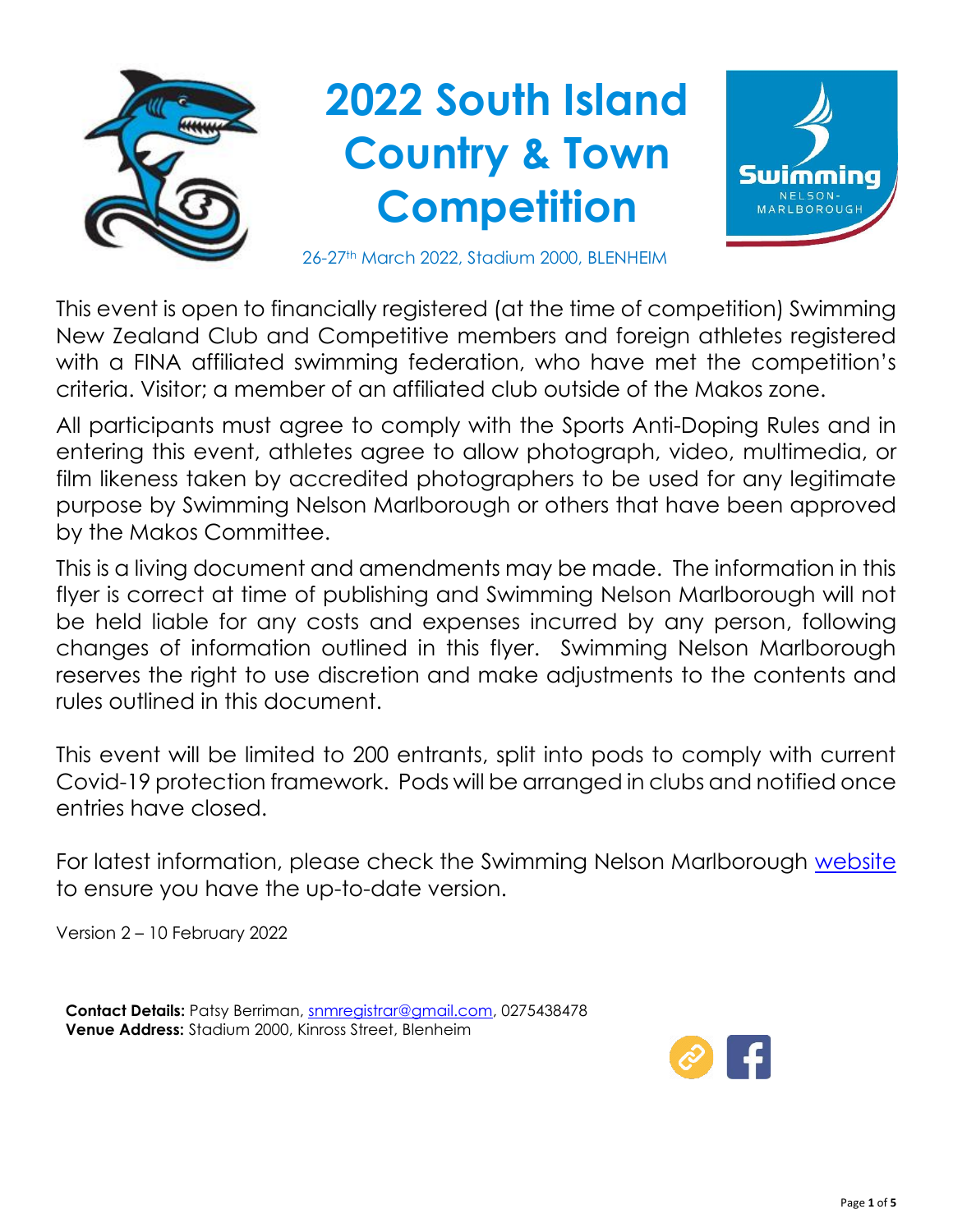# **COVID PROTECTION FRAMEWORK RESTRICTIONS IN RED**

- At entry, scan the Covid-19 Tracer App or complete the manual record.
- At entry, present your My Vaccine Pass for verification when you are 12 years & 3 months or older.
- Face coverings are to be worn into and out of the facility, they are not mandatory to be worn once inside, however we recommended they are worn wherever possible.
- Physical distancing is not a requirement, we would encourage it wherever possible.
- Capacity limits will be applicable at the facility.
- No spectators as the capacity is limited to 100 swimmers, team managers & coaches.
- Wash and dry your hands or use hand sanitiser regularly.
- Abide by any other directives from the venue staff.
- At any time that the SNM Region is at a Covid alert level that allows a swimming meet to proceed, any attendee, (e.g., swimmer, technical official, parent or relative etc) who in the days preceding the swim meet has a Covid test, and has not received a negative test result, shall be excluded from the competition (and venue) until such time as they receive a negative result.
- Should the venue for the swim meet have more strict conditions to the SNM policy the venue's policy shall take precedence.
- For more information on our Contingency Plans, please [click here.](https://swimming.org.nz/visageimages/Health%20and%20Safety/Covid-19%20Protection%20Framework%20Guidelines%20(Aquatics)%20-%202%20December%202021.pdf)

## SUBJECT TO CHANGE DEPENDANT ON RESTRICTIONS IN PLACE AT TIME OF, AND DURING MEET.

**You should stay home if you are unwell and call your doctor or Healthline on 0800 358 5433 for further advice**

## **ATHLETE ELIGIBILITY**

- Qualification times must have been achieved between 1 January 2020 and 18th March 2022.
- Age as at 26<sup>th</sup> March 2022.
- Para athletes are NOT required to meet the qualifying times BUT must have a valid entry time
- All entries must be submitted via the athletes Fast Lane or Club Administrators using the Swimming NZ Database.
	- o No split times will be accepted as an athlete's entry time.
	- o No Time (NT) will not be accepted.

### **ENTRY DETAILS**

- Entries close on Friday, 18<sup>th</sup> March 2022, 11:59pm. Late entries will not be accepted.
- Relay entries close Sunday, 20th March 2022, 11:59om. Late entries will not be accepted.
- Entry fees: \$10.00 per individual event, \$15.00 per club relay team.
- Clubs that have not paid the required entry fees at the entry closing date will be invoiced by Swimming Nelson Marlborough.
- No Refunds for any withdrawals will be given once the final entry lists have been published. Medical withdrawals can be considered if a medical certificate is provided prior to the commencement of the competition.

# **PARA ATHLETES**

- Para athletes do not have to meet qualifying times, **but** a valid entry time is required.
- Para athletes will be judged as per World Para Swimming rules (FINA rules plus the athlete's relevant exceptions) for the entirety of the meet.
- Para athletes will be seeded with able-bodied athletes for all events.
- Para awards will be resulted and distributed for the 50m and 100m backstroke, breaststroke, freestyle, butterfly and individual medley, as open mixed timed finals, based on percentage of the Para athlete's time compared to the World Record for their classification.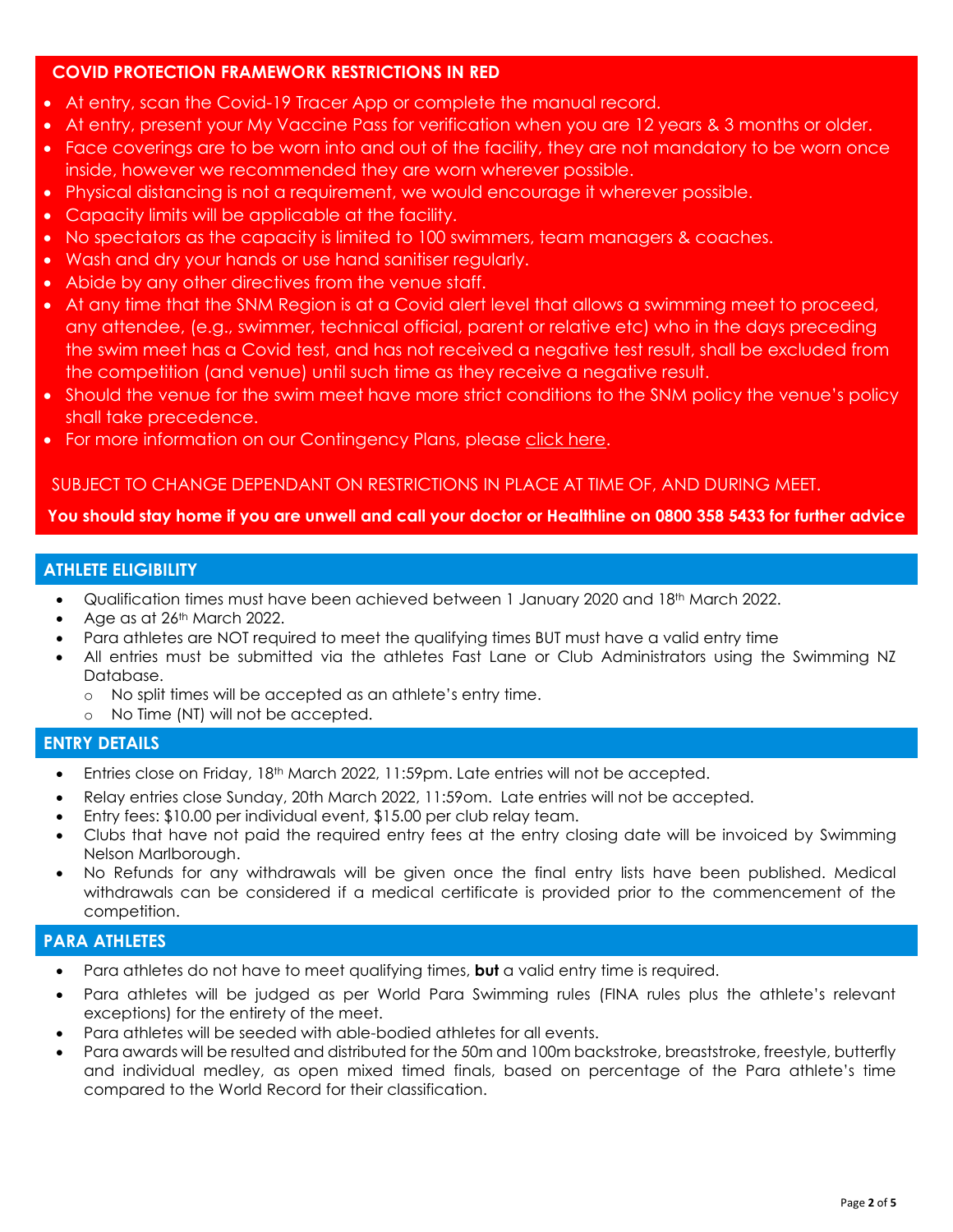## **MEET CONDITIONS**

The South Island Country & Town Competition will be swum under Swimming New Zealand swimming rules, policies, and regulations with the following exceptions.

- The competition will be swum as short course (25m) using electronic timing.
- Over the top starts maybe used.
- Qualifying criteria is published using short course (25m) times however the Swimming NZ database will automatically convert athletes long course times, if required.
- Individual Events
	- o Single gender, timed finals, resulted and scored in the following age groups; 10 years & under, 11-12 years, 13-14 years and 15 years & over. Exception is 200m Butterfly which is resulted as a single gender open event.
	- o Para athletes will be seeded, raced and resulted amongst the able-bodied athletes except for 50m and 100m backstroke, breaststroke, freestyle, butterfly and individual medley where these results will be separated.
- Club Relay Entries
	- o Relay teams will be representing their Clubs.
	- o Athletes must have entered at least one individual event to be eligible for relay selection.
	- o Teams can consist of mixed genders, any combination, or single gender in the following age groups; 10 years & under, 11-12 years, 13-14 years and 15 years & over.
	- o Athletes may swim up an age group but must stay in that age group for all relay events.
	- o Athletes who have qualified NZ Junior Festival or NZ Division II Competition may be selected for freestyle relays and any stroke within the medley relay.

### **Technical Performance Race Suit**

Makos Technical Performance Race Suit policy is in place at this competition for athletes aged 12 years and under. A technical swimsuit is one that has bonded seams or kinetic tape. [Refer to the policy on our website for](https://www.snm.org.nz/files/SNM_Tech_Suit_Policy-Nov2018.pdf)  [more information.](https://www.snm.org.nz/files/SNM_Tech_Suit_Policy-Nov2018.pdf)

#### **Strapping**

Athletes with strapping must provide documentation from a relevant registered health practitioner or physiotherapist and be reviewed by the Technical Director prior to swimming. Any athlete without such documentation will not be permitted to swim with strapping.

### **Withdrawal Procedure**

- Session 1 withdrawals and relay changes must be notified to the meet recorder not less than 24 hours prior to the commencement of the competition via email to snmregistrar@gmail.com.
- For all other session's withdrawals must be received not more than 30 minutes after the end of the previous session.
- Relay Team changes must be received not more than 30 minutes after the end of the previous session.
- A fine of \$50.00 will be incurred for any late withdrawals or 'no shows', except for medical injury or disability as judged by the Technical Director.

#### **Protests**

- Protests must be submitted to the referee, in writing, on the protest form by the team manager within 30 minutes following the conclusion of the respective event and be accompanied in cash by the \$100.00 protest fee.
- If conditions causing a potential protest are noted prior to the event, a protest must be lodged before the signal to start is given.
- All protests shall be considered by the referee. If the referee rejects the protest, they must state the reasons for their decision.
- The club Team Manager may appeal the rejection to the Jury of Appeal whose decision shall be final. If the protest is rejected, the fee will be forfeited to Swimming Nelson Marlborough, If the protest is upheld the fee will be returned.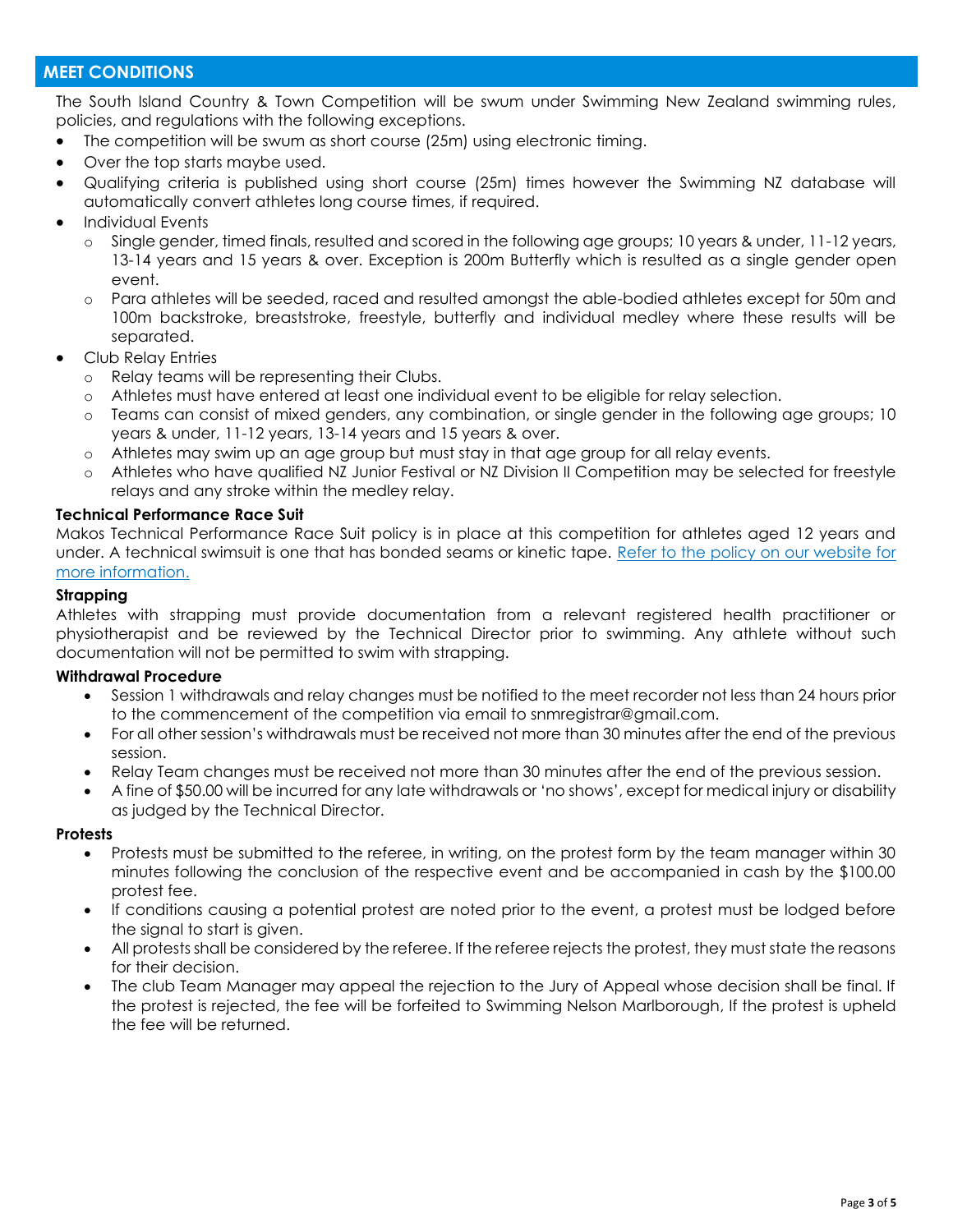## **AWARDS AND SCORING**

Visitors are not eligible for ribbons.

**Points** will be awarded to individuals and relay teams as follows.

 $1st = 14$ ,  $2nd = 12$ ,  $3rd = 10$ ,  $4th = 8$ ,  $5th = 6$ ,  $6th = 5$ ,  $7th = 4$ ,  $8th = 3$ ,  $9th = 2$ ,  $10th = 1$ 

**Ribbons** will be awarded to both female and male athletes as follows;

- Individual top three (3) placings per age group, except the 200m Butterfly where it is swum as an open event.
- Relay top three (3) placings per age group

Para athletes will be awarded ribbons for the 50m and 100m backstroke, breaststroke, freestyle, butterfly and individual medley, as open mixed timed finals, based on percentage of the Para athlete's time compared to the World Record for their classification.

**Regional Competition Trophy** is based on accumulated points across all events are to be divided by the number of competitors (at the commencement of the meet) each region must find the overall winner who will be presented with a trophy.

**Club Competition Trophy** is awarded to the club with the highest accumulated individual points across the competition in the following two categories.

- Clubs with 7 or more swimmers at the commencement of the meet.
- Clubs with 6 or less swimmers at the commencement of the meet.

### **ADDITIONAL INFORMATION**

#### **Coaches and Managers Accreditation**

- Clubs are required to complete the Coaches and Managers Application online via the Swimming NZ Database on behalf of their coaches and managers who will be attending this competition. Accreditation application must be completed no later than 18th March 2022.
- Only *one* Team Manager and *one* Coach will be allowed to accompany their team into the facility.

#### **Event Documentation**

- Draft entry lists will be emailed directly to participants and their affiliated club as soon as possible after close of entries.
- Final entry lists will be published on the SNM Website no later than Thursday 24th March 2022.
- Seeded Program will be published on the event page no later than Thursday 24<sup>th</sup> March 2022. Clubs will receive their allocated programs within their club packs.
- There will be a limited number of programs available to purchase during this competition.

#### **Warm Up/Down Procedure**

- Warmup is to be conducted under the consultation and guidance of all coaches.
- Warmup commences forty (40) minutes prior to the start of each session.
- Two (2) backstroke start devices will be available for use during each warmup period.

#### **Marshalling Process**

- Located in the alcove to the left, at the start end of the pool.
- Athletes will need to marshal 6 races prior for 50m events and 4 races prior to their event for all other events and remain in the marshalling area.
- All athletes are required to marshal for relays.

#### **Seating**

- **NO athlete, manager or coach is to stand and/or sit on the pool deck during the competition sessions, use the seating available in the grandstand OR the designated coach's area on the pool deck.**
- The seating plan will be published on the Swimming Nelson Marlborough website.
- Team Managers are asked to ensure athletes with allocated seating do not procure additional seats.